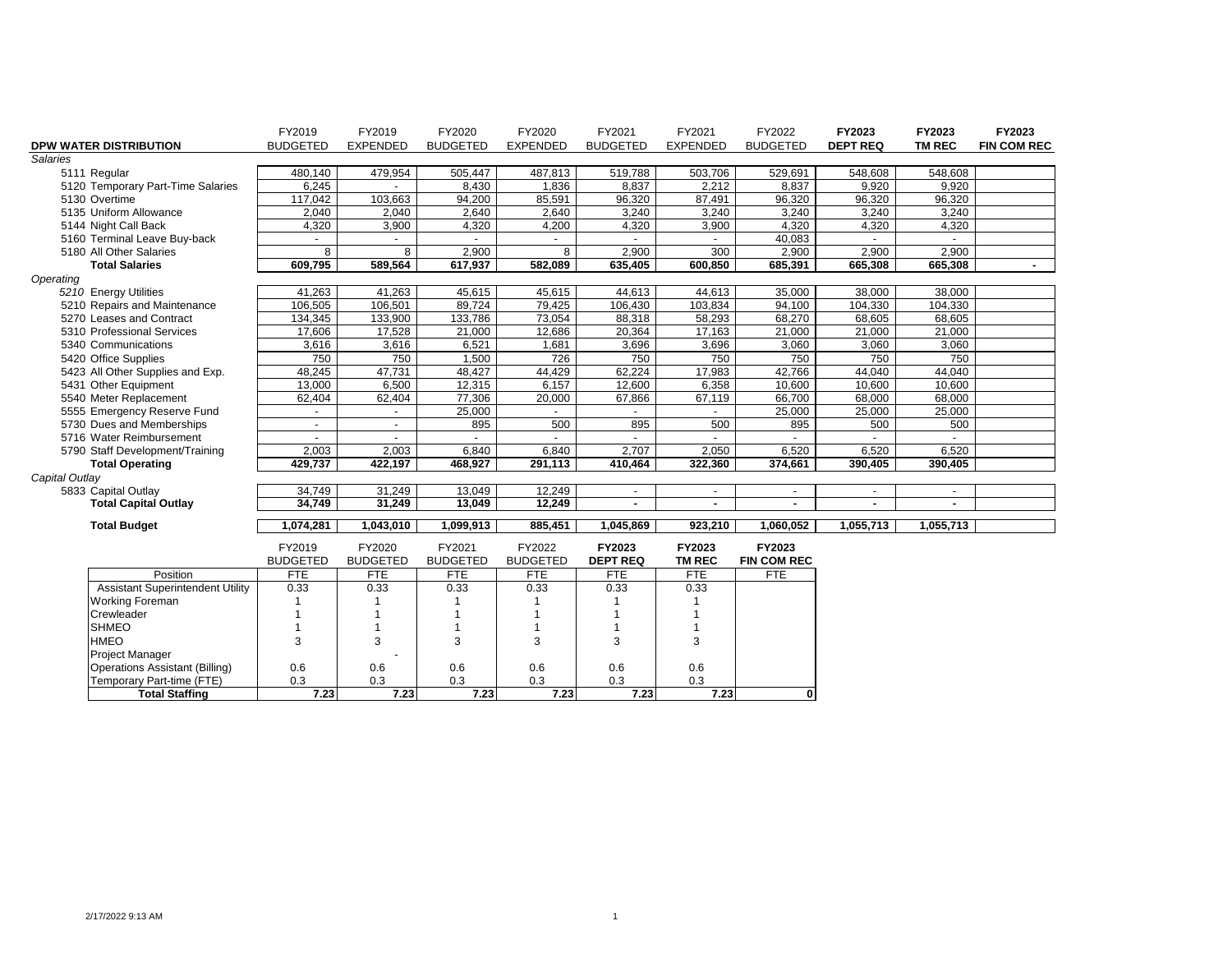#### **FISCAL YEAR 2023 DPW WATER DISTRIBUTION DEPARTMENT SALARY INFORMATION TOWN MANAGER RECOMMENDED**

| <b>Regular Salaries</b>       |                                  |            |                |             |                    |             |              |           |                     |
|-------------------------------|----------------------------------|------------|----------------|-------------|--------------------|-------------|--------------|-----------|---------------------|
| <b>Name</b>                   | <b>Position</b>                  | Ann. Date  | Grade          | <b>Step</b> | <b>Base Salary</b> | Longevity % | Longevity \$ | Wage Def. | <b>Total Salarv</b> |
| Scott Brinch                  | <b>Assist Director - Utility</b> | 12/18/2017 | A10            | 10          | 34,459             |             | 200          |           | 34,659              |
| Lou Marion                    | Foreman                          | 11/4/2002  | 4              |             | 81,639             |             | 2,470        |           | 84,109              |
| Vacant                        | Crew Leader                      |            | 3 <sub>b</sub> |             | 78,067             |             |              |           | 78,067              |
| Jason Truscello               | <b>SHMEO</b>                     | 9/30/2013  | 3a             |             | 74,498             |             | 1.000        |           | 75,498              |
| <b>Bernard Marion</b>         | <b>HMEO</b>                      | 7/7/2000   | 3              |             | 72,661             |             | 2.700        |           | 75,361              |
| Ken Layne                     | <b>HMEO</b>                      | 7/29/2001  | 3              |             | 72,661             |             | 2.700        |           | 75,361              |
| Pat McNamara                  | <b>HMEO</b>                      | 11/21/2016 | 3              |             | 72,661             |             | 1.000.00     |           | 73,661              |
| William Blakeney              | <b>Operations Assistant</b>      | 4/15/1981  | 3              |             | 43,597             | \$6,769     |              | .526      | 51,892              |
| <b>Regular Salaries</b>       | Extra Dav Leap Year              |            |                |             |                    |             |              |           |                     |
|                               |                                  |            |                |             |                    |             |              |           |                     |
| <b>Total Regular Salaries</b> |                                  |            |                |             | 530.243            | 6.769.00    | 10,070       | .526      | 548,608             |

#### *Temporary Part-Time Salaries*

| Name                   | Position             | Date<br>Ann. | Grade | <b>Step</b> | : Salary<br>Base | _onaevitv % | Lonaevitv \$ | Wage Def. | <b>Total Salarv</b> |
|------------------------|----------------------|--------------|-------|-------------|------------------|-------------|--------------|-----------|---------------------|
|                        | Summer Worker 16 Wks |              |       |             | 9.920            |             |              |           | 9,920               |
| <b>Total Temporary</b> | / Part-Time Salaries |              |       |             | 9,920            |             |              |           | 9,920               |

#### *Overtime*

| Name                  | Position                                |  | Amount |  | <b>Total Benefit</b> |
|-----------------------|-----------------------------------------|--|--------|--|----------------------|
|                       | Staff<br><b>All</b><br>Water L<br>Dist. |  | 96.320 |  | 96,320               |
| <b>Total Overtime</b> |                                         |  | 96,320 |  | 96,320               |

#### *Uniform Allowance*

| Name                    | Position                              |  | Amount |  | ' Benefit<br>Total |
|-------------------------|---------------------------------------|--|--------|--|--------------------|
|                         | Staff (6)<br> A  V <br>Dist.<br>Water |  | 540    |  | 3,240              |
| <b>Total Uniform A.</b> | <b>Allowance</b>                      |  | 540    |  | 3,240              |

### *Night Call Back*

| <b>Name</b>                            | <b>Position</b>                          |  | Amount            |  | <b>Benefit</b><br>Гotal |
|----------------------------------------|------------------------------------------|--|-------------------|--|-------------------------|
|                                        | Staff<br><b>All Water</b><br><b>Dist</b> |  | റററ<br>⊦.32U<br>∸ |  | 220<br><br>∪∠ن,+        |
| <b>Total Night</b><br><b>Call Back</b> |                                          |  | 22<br>1.32U<br>∸  |  | 220<br>4<br>r,∪∠∪       |

#### *Terminal Leave Buy-back*

| <b>Name</b>                          | Position |  | Amount |  | <b>Total Benefit</b> |
|--------------------------------------|----------|--|--------|--|----------------------|
|                                      |          |  |        |  |                      |
|                                      |          |  |        |  |                      |
| <b>Total Terminal Leave Buy-back</b> |          |  |        |  |                      |

| <b>Name</b>              | <b>Position</b>    |  | Amount |  | <b>Total Benefit</b> |
|--------------------------|--------------------|--|--------|--|----------------------|
| <b>All Staff</b>         | Take-over          |  | 1,200  |  | 1,200                |
|                          | ILicense Incentive |  | 1,700  |  | 1,700                |
| Total All Other Salaries |                    |  | 2,900  |  | 2,900                |
|                          |                    |  |        |  |                      |
| <b>Department Total</b>  |                    |  |        |  | 665,308              |
|                          |                    |  |        |  |                      |
| <b>Department Total</b>  |                    |  |        |  | 665,308              |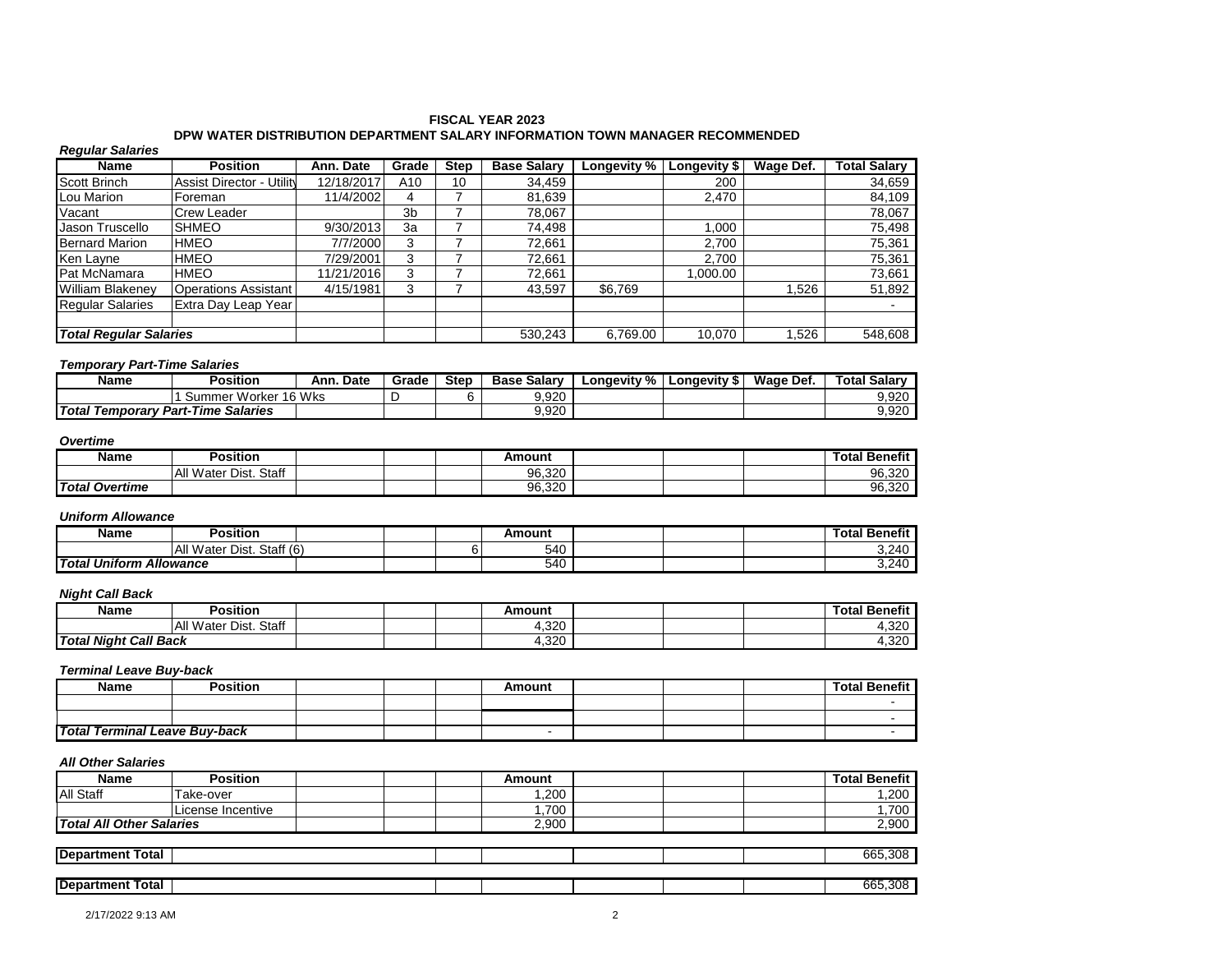# **FISCAL YEAR 2023 DPW WATER DISTRIBUTION DEPARTMENT SALARY INFORMATION DEPARTMENT REQUEST**

| <b>Name</b>                   | <b>Position</b>                  | Ann. Date   | Grade          | <b>Step</b> | <b>Base Salary</b> | Longevity % | Longevity $\sqrt{$}$ | Wage Def. | <b>Total Salary</b> |
|-------------------------------|----------------------------------|-------------|----------------|-------------|--------------------|-------------|----------------------|-----------|---------------------|
| Scott Brinch                  | <b>Assist Director - Utility</b> | 12/18/2017  | A10            | 10          | 34,459             |             | 200                  |           | 34,659              |
| Lou Marion                    | Foreman                          | 11/4/2002   | 4              |             | 81,639             |             | 2,470                |           | 84,109              |
| Vacant                        | Crew Leader                      |             | 3 <sub>b</sub> |             | 78.067             |             |                      |           | 78,067              |
| Jason Truscello               | <b>ISHMEO</b>                    | 9/30/2013   | 3a             |             | 74,498             |             | ,000                 |           | 75,498              |
| <b>Bernard Marion</b>         | <b>HMEO</b>                      | 7/7/2000    | 3              |             | 72.661             |             | 2,700                |           | 75,361              |
| Ken Layne                     | <b>HMEO</b>                      | 7/29/2001   | 3              |             | 72.661             |             | 2.700                |           | 75,361              |
| Pat McNamara                  | <b>HMEO</b>                      | 11/21/2016l | 3              |             | 72.661             |             | 1,000.00             |           | 73,661              |
| <b>William Blakeney</b>       | <b>Operations Assistant</b>      | 4/15/1981   | 3              |             | 43,597             | \$6,769     |                      | ,526      | 51,892              |
| <b>Regular Salaries</b>       | Extra Day Leap Year              |             |                |             |                    |             |                      |           |                     |
|                               |                                  |             |                |             |                    |             |                      |           |                     |
| <b>Total Regular Salaries</b> |                                  |             |                |             | 530.243            | 6,769.00    | 10,070               | .526      | 548,608             |

## *Temporary Part-Time Salaries*

| Name                                      | Position             | <b>Date</b><br>Ann. | Grade | <b>Step</b> | <b>Base Salary</b> | Longevity % | Longevity " | Wage Def. | Total Salary |
|-------------------------------------------|----------------------|---------------------|-------|-------------|--------------------|-------------|-------------|-----------|--------------|
|                                           | Summer Worker 16 Wks |                     |       |             | 9,920              |             |             |           | 9,920        |
| <b>Total Temporary Part-Time Salaries</b> |                      |                     |       |             | 9,920              |             |             |           | 9,920        |

#### *Overtime*

| Name                  | <b>Position</b>                 |  | Amount |  | .<br>Total<br><b>Benefit</b> |
|-----------------------|---------------------------------|--|--------|--|------------------------------|
|                       | Staff<br><b>All Water Dist.</b> |  | 96,320 |  | 96,320                       |
| <b>Total Overtime</b> |                                 |  | 96,320 |  | 96,320                       |

## *Uniform Allowance*

*Regular Salaries*

| Name          | Position                     |  | Amount |  | .<br>Tota.<br><b>Benefit</b> |
|---------------|------------------------------|--|--------|--|------------------------------|
|               | Staff (6)<br>All Water Dist. |  | 540    |  | 3,240                        |
| Total Uniform | a Allowance                  |  | 540    |  | 3,240                        |

# *Night Call Back*

| Name                            | Position                       |  | Amount               |  | .<br>Total<br>Benefit |
|---------------------------------|--------------------------------|--|----------------------|--|-----------------------|
|                                 | . Staff<br>' Water Dist.<br>ΑI |  | 0.00<br>I.320<br>∸   |  | 4,320                 |
| <b>Total</b><br>Night Call Back |                                |  | $\sim$<br>I.320<br>∸ |  | 1,320                 |

### *Terminal Leave Buy-back*

| Name                                 | Position |  | Amount |  | <b>Total Benefit</b> |
|--------------------------------------|----------|--|--------|--|----------------------|
|                                      |          |  |        |  |                      |
|                                      |          |  |        |  |                      |
| <b>Total Terminal Leave Buy-back</b> |          |  |        |  |                      |

| <b>Name</b>                     | Position           |  | Amount |  | <b>Benefit</b><br>Гоtal |
|---------------------------------|--------------------|--|--------|--|-------------------------|
| <b>All Staff</b>                | Take-over          |  | ,200   |  | ,200                    |
|                                 | ILicense Incentive |  | ,700   |  | ,700                    |
| <b>Total All Other Salaries</b> |                    |  | 2,900  |  | 2,900                   |

| Denar'<br>mani<br>.<br>otal<br><br>-- |  |  |  | ∍ ס∩כ<br>,,,, |
|---------------------------------------|--|--|--|---------------|
|                                       |  |  |  |               |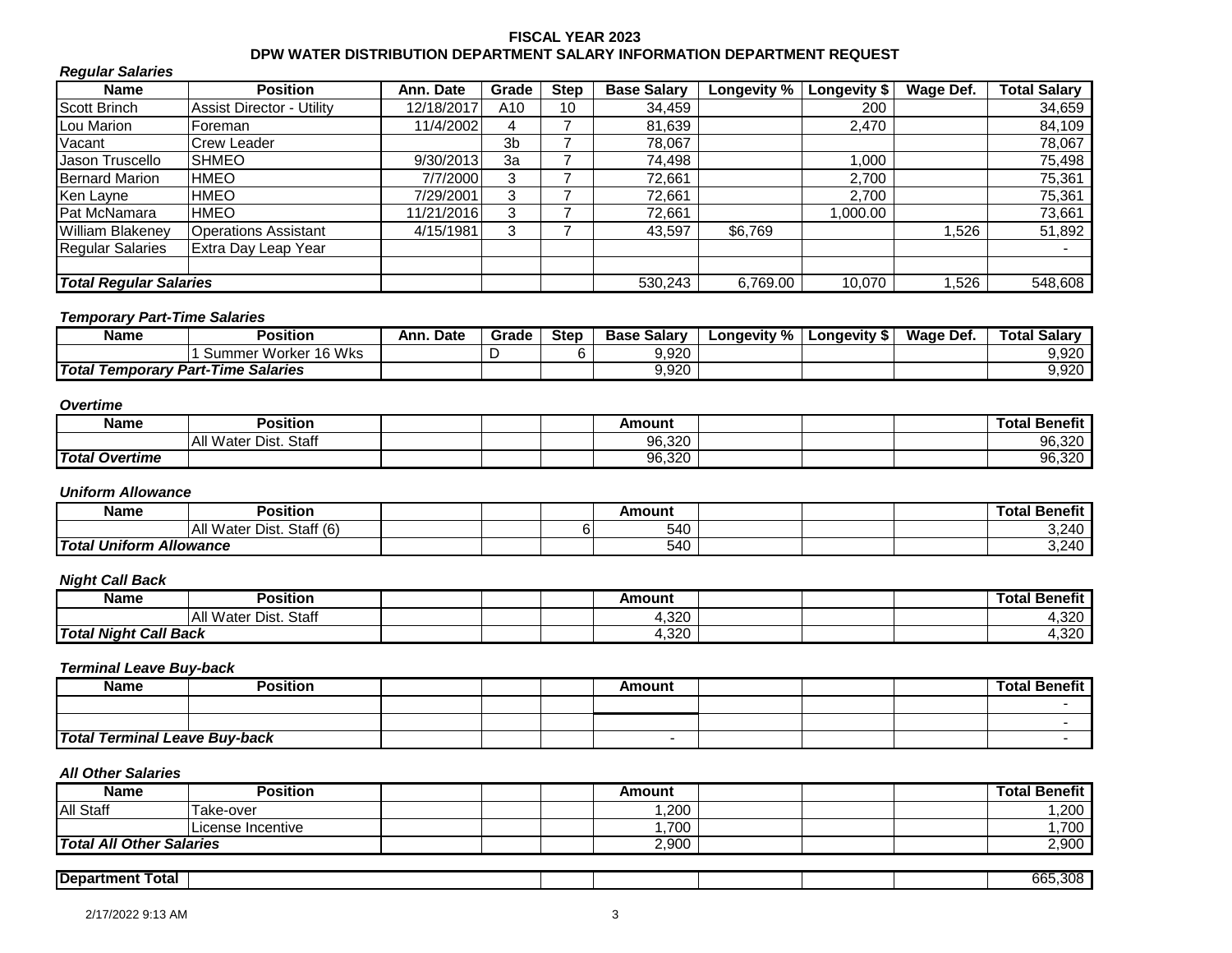### **FISCAL YEAR 2022 DPW WATER DISTRIBUTION DEPARTMENT SALARY INFORMATION TOWN MANAGER RECOMMENDED**

# *Regular Salaries* **Name Position Ann. Date Grade Step Base Salary Longevity % Longevity \$ Wage Def. Total Salary** Scott Brinch Assist Director - Utility 12/18/2017 A10 10 33,701 33,701 33,701 33,701 Vacant Div. Supervisor 4 7 78,272 78,272 Lou Marion Crew Leader 11/4/2002 3b 7 76,349 2,100 78,449 Bernard Marion HMEO 7/7/2000 3 7 71,063 2,600 73,663 Ken Layne HMEO 7/29/2001 3 7 71,063 2,600 73,663 Pat McNamara |HMEO | | 3 | 6 | 60,475 | | | | 60,475 Step 5/21/2020 | 7 | 8,168 | | | | 8,168 Alec Drakoulakos SHMEO 3a 6 33,283 33,283 33,283 33,283 33,284 33,284 33,284 33,284 33,284 33,284 33,284 33,284 Step 12/28/2018 7 | 38,244 | | | 38,244 William Blakeney Operations Assistant 4/15/1981 3 7 43,653 \$6,404 1,718 51,775 51,775 Regular Salaries Extra Day Leap Year **- Andrew Property Control** - Andrew Property Control - Andrew Property Control -*Total Regular Salaries* 514,269 6,403.80 7,300 1,718 529,691

## *Temporary Part-Time Salaries*

| Name                                      | Position             | Ann. Date | Grade | <b>Step</b> | <b>Base Salarv</b> | Longevity % | <b>Longevity \$</b> | Wage Def. | <b>Total Salary</b> |
|-------------------------------------------|----------------------|-----------|-------|-------------|--------------------|-------------|---------------------|-----------|---------------------|
|                                           | Summer Worker 16 Wks |           |       |             | 8,837              |             |                     |           | 8.837               |
| <b>Total Temporary Part-Time Salaries</b> |                      |           |       | 8,837       |                    |             |                     | 8,837     |                     |

#### *Overtime*

| Name                  | Position                            |  | Amount |  | Benefit<br>Total |
|-----------------------|-------------------------------------|--|--------|--|------------------|
|                       | Staff<br><b>Dist</b><br>Al<br>Water |  | 96,320 |  | 96,320           |
| <b>Total Overtime</b> |                                     |  | 96,320 |  | 96,320           |

### *Uniform Allowance*

| Name                               | <b>Position</b>                |  | Amount |  | <b>Total Benefit</b> |
|------------------------------------|--------------------------------|--|--------|--|----------------------|
|                                    | Staff (6)<br>.∴ Water Dist. ب. |  | 3,240  |  | 3,240                |
| Total Uniform,<br><b>Allowance</b> |                                |  | 3,240  |  | 3,240                |

#### *Night Call Back*

| Name                         | <b>Position</b>                      |  | Amount |  | <b>Benefit</b><br><b>Fotal</b> |
|------------------------------|--------------------------------------|--|--------|--|--------------------------------|
|                              | Staff<br>Dist.<br>⊟ I All W<br>Water |  | 4.320  |  | ,320<br><u>. </u>              |
| <b>Total Night Call Back</b> |                                      |  | 4,320  |  | 1,320<br>д.                    |

#### *Terminal Leave Buy-back*

| <b>Name</b>                          | Position       |          |  | Amount |  | <b>Total Benefit</b> |
|--------------------------------------|----------------|----------|--|--------|--|----------------------|
| Robert Belida                        | <b>Foreman</b> | 7/2/2021 |  | 40,083 |  | 40,083               |
|                                      |                |          |  |        |  |                      |
| <b>Total Terminal Leave Buy-back</b> |                |          |  | 40,083 |  | 40,083               |

| Name                     | Position          |  | Amount |  | Benefit<br>Total. |
|--------------------------|-------------------|--|--------|--|-------------------|
| <b>All Staff</b>         | Take-over         |  | .200   |  | ,200              |
|                          | License Incentive |  | .700   |  | .700              |
| Total All Other Salaries |                   |  | 2,900  |  | 2,900             |
|                          |                   |  |        |  |                   |

| <b>Department</b><br>Total |  |  |  | 685,391 |
|----------------------------|--|--|--|---------|
|                            |  |  |  |         |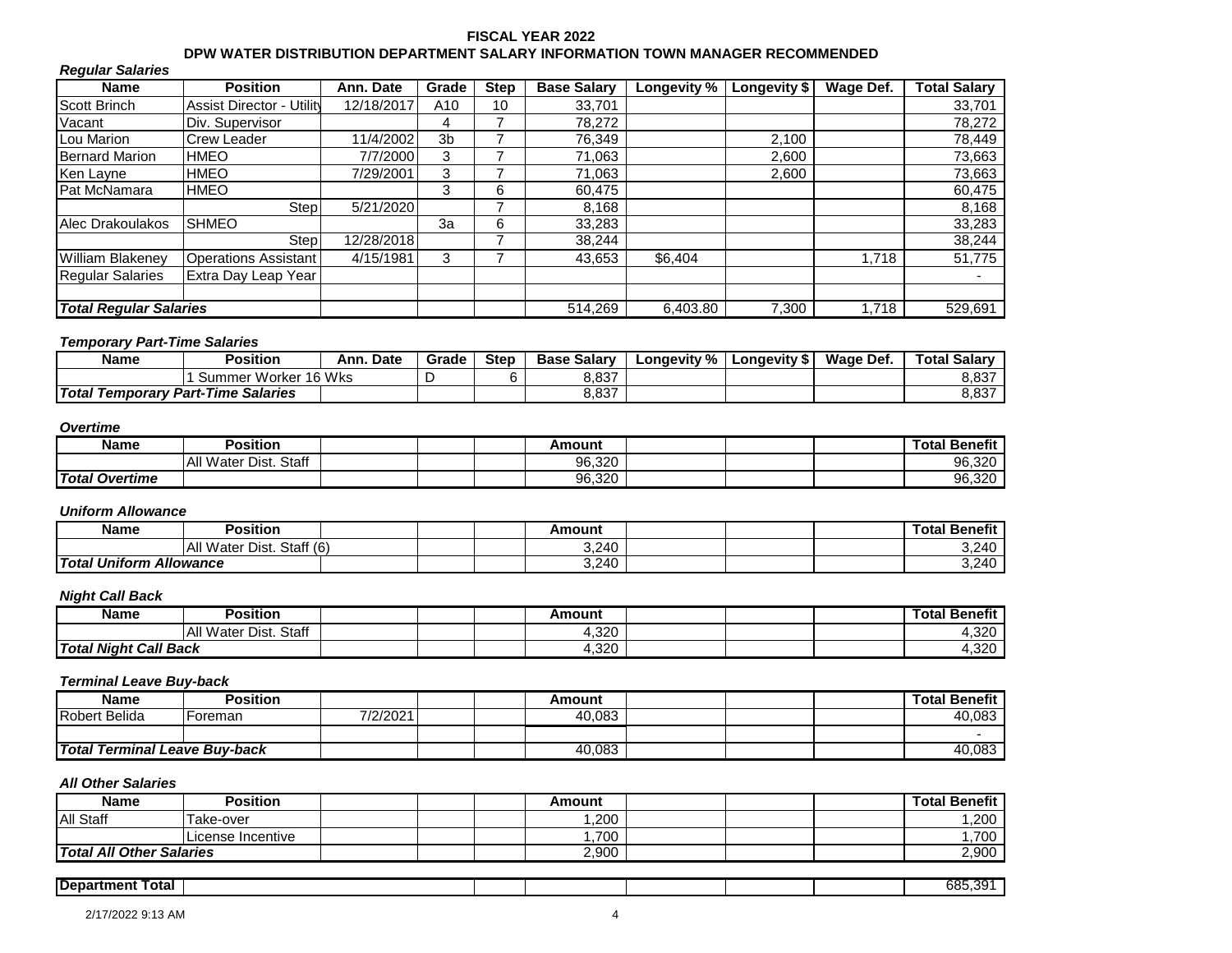### **FISCAL YEAR 2021 DPW WATER DISTRIBUTION DEPARTMENT SALARY INFORMATION TOWN MANAGER RECOMMENDED**

# *Regular Salaries* **Name Position Ann. Date Grade Step Base Salary Longevity % Longevity \$ Wage Def. Total Salary** Scott Brinch Assist Director - Utility 12/18/2017 A10 10 32,960 32,960 32,960 32,960 32,960 32,960 32,960 32,960 32,960 32,960 32,960 32,960 32,960 32,960 32,960 32,960 32,960 32,960 32,960 32,960 32,960 32,960 32,960 32,9 Robert Belida |Div. Supervisor | 9/7/1972 | 4 | 7 | 78,087 | \$11,713 | | 89,800 Lou Marion Crew Leader 11/4/2002 3b 7 74,669 2,000 76,669 Jonathan Carey SHMEO 3a 7 71,256 71,256 Ken Layne |HMEO | 7/29/2001| 3 | 7 | 69,499 | | 2,000 | | 71,499 Pat McNamara HMEO 3 5 55,797 55,797 Step 5/21/2020 6 7,682 7,682 Alec Drakoulakos HMEO 3 5 29,952 29,952 29,952 29,952 29,952 29,952 29,952 29,952 29,952 29,952 29,952 29,952 29,952 29,952 29,952 29,952 29,952 29,952 29,952 29,952 29,952 29,952 29,952 29,952 29,952 29,952 29,952 29,952 Step 12/28/2018 6 35,077 35,077 William Blakeney | Operations Assistant | 4/15/1981 3 | 7 | 42,692 | \$6,404 | | | | | | | | | | | | | | | | | | Regular Salaries Extra Day Leap Year - **Total Regular Salaries Absolut According to the ASS 19.111** 497,671 **4** 519,781 519,788

#### *Temporary Part-Time Salaries*

| Name                                      | Position                | Ann. Date | Grade | <b>Step</b> | <b>Base Salarv</b> | Longevity % | <b>Longevity S</b> | Wage Def. | <b>Total Salarv</b> |
|-------------------------------------------|-------------------------|-----------|-------|-------------|--------------------|-------------|--------------------|-----------|---------------------|
|                                           | Worker 16 Wks<br>Summer |           |       |             | 8,837              |             |                    |           | 8,837               |
| <b>Total Temporary Part-Time Salaries</b> |                         |           |       | 8,837       |                    |             |                    | 8,837     |                     |

#### *Overtime*

| Name                  | Position                       |  | Amount |  | <b>Total Benefit</b> |
|-----------------------|--------------------------------|--|--------|--|----------------------|
|                       | Staff<br>Dist.<br>Water.<br>Al |  | 96,320 |  | 96,320               |
| <b>Total Overtime</b> |                                |  | 96,320 |  | 96,320               |

### *Uniform Allowance*

| <b>Name</b>          | <b>Position</b>                         |  | Amount |  | <b>Benefit</b><br>Гоtal |
|----------------------|-----------------------------------------|--|--------|--|-------------------------|
|                      | Staff (6)<br>⊟All V<br>Dist.<br>Water i |  | 3,240  |  | 3,240                   |
| <b>Total Uniform</b> | <b>Allowance</b>                        |  | 3,240  |  | 3,240                   |

#### *Night Call Back*

| Name                         | Position                            |  | Amount       |  | <b>Benefit</b><br><b>Fotal</b> |
|------------------------------|-------------------------------------|--|--------------|--|--------------------------------|
|                              | Staff<br>⊣All W<br>· Dist.<br>Water |  | റററ<br>1.3ZU |  | .320<br><u>. </u>              |
| <b>Total Night Call Back</b> |                                     |  | 4,320        |  | .320<br><u>. </u>              |

#### *Sick Leave Buy-back*

| <b>Name</b>                      | Position |  | Amount |  | <b>Total Benefit</b> |
|----------------------------------|----------|--|--------|--|----------------------|
|                                  |          |  |        |  |                      |
|                                  |          |  |        |  |                      |
| <b>Total Sick Leave Buy-back</b> |          |  |        |  |                      |

| Name                     | <b>Position</b>   | Amount | <b>Total Benefit</b> |
|--------------------------|-------------------|--------|----------------------|
| All Staff                | Take-over         | .200   | ,200                 |
|                          | License Incentive | .700   | .700                 |
| Total All Other Salaries |                   | 2.900  | 2,900                |

| <b>Department</b><br>⊺otal |  |  |  | $\overline{ }$<br>$\cdot$<br>ェい |
|----------------------------|--|--|--|---------------------------------|
|                            |  |  |  |                                 |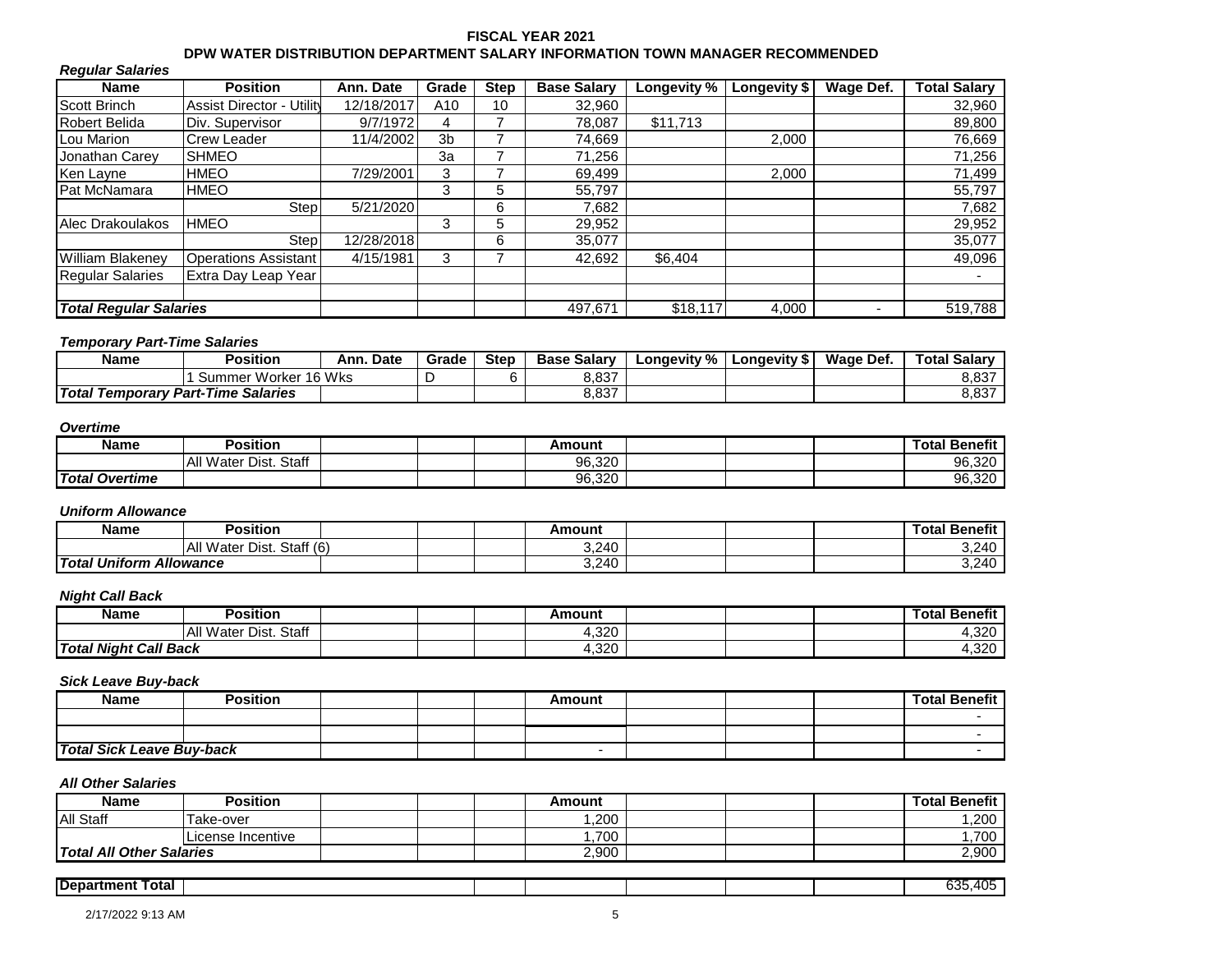# **DPW WATER DISTRIBUTION OPERATING**

*5210 Energy Utilities*

| FY2019                                                | FY2019                                            | FY2020          | FY2020          | FY2021                                                                                         | FY2021          | FY2022                       | FY2023          | <b>FY2023</b> |
|-------------------------------------------------------|---------------------------------------------------|-----------------|-----------------|------------------------------------------------------------------------------------------------|-----------------|------------------------------|-----------------|---------------|
| <b>BUDGETED</b>                                       | EXPENDED                                          | <b>BUDGETED</b> | <b>EXPENDED</b> | <b>BUDGETED</b>                                                                                | <b>EXPENDED</b> | <b>BUDGETED</b>              | <b>DEPT REQ</b> | <b>TM REC</b> |
| 41,263                                                | 41,263                                            | 45,615          | 45,615          | 44,613                                                                                         | 44,613          | 35,000                       | 38,000          | 38,000        |
| National Grid Electric<br>new hot box at Old Main St. | Includes expense for Badger Meter Data collectors |                 |                 | Includes cost for Ameshill, Astle St and Colonial tanks; the new Catamount booster station and |                 |                              | \$<br>38,000    | 38,000        |
|                                                       |                                                   |                 |                 |                                                                                                |                 | Total 5210 Energy Utilities: | 38,000          | 38,000        |

2/17/2022 9:13 AM 6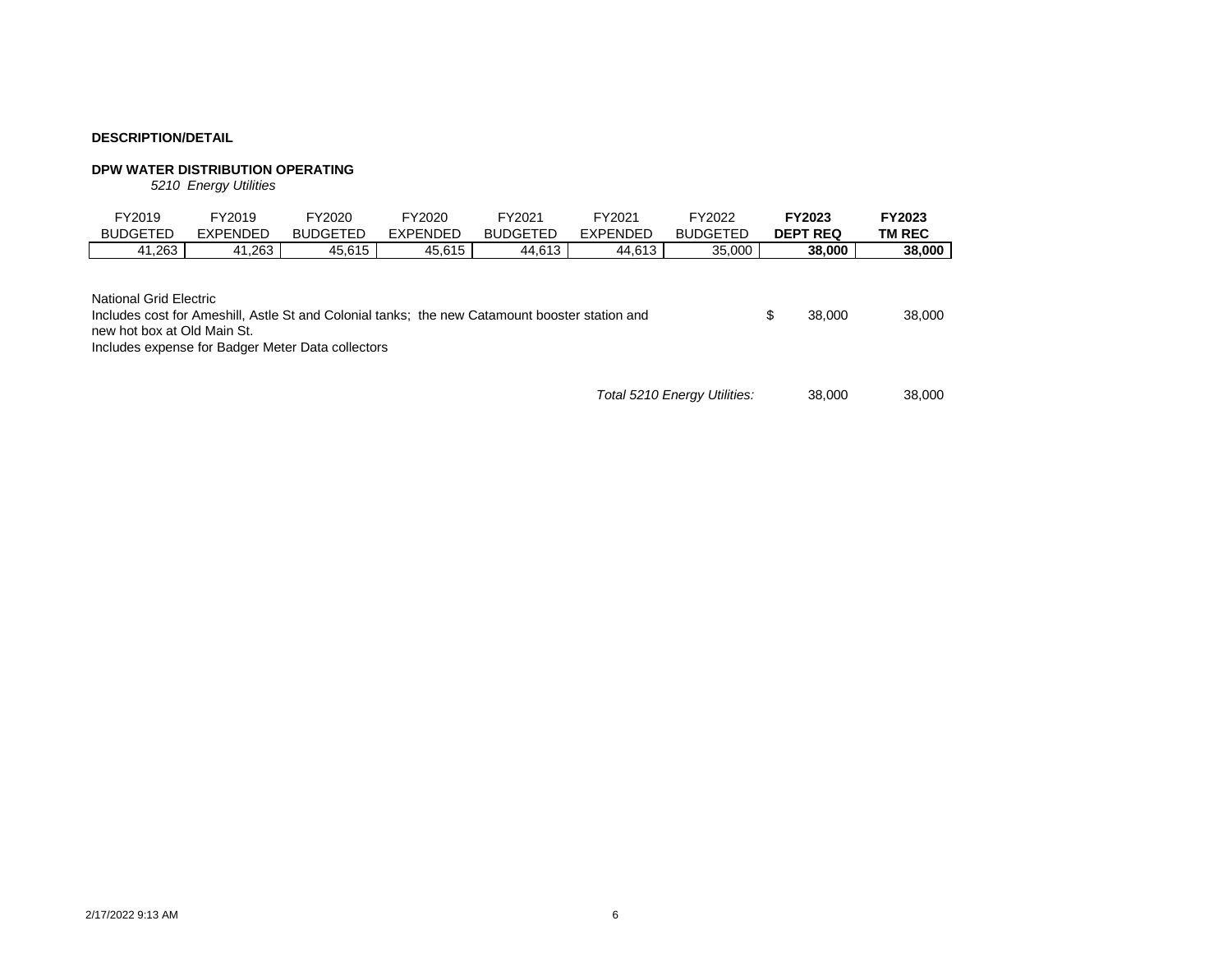# **DPW WATER DISTRIBUTION OPERATING**

*5240 Repairs and Maintenance*

| FY2019<br><b>BUDGETED</b>                                                                                                                                                                                                                                                                                                               | FY2019<br>EXPENDED | FY2020<br><b>BUDGETED</b> | FY2020<br>EXPENDED | FY2021<br><b>BUDGETED</b> | FY2021<br><b>EXPENDED</b>           | FY2022<br><b>BUDGETED</b> | <b>FY2023</b><br><b>DEPT REQ</b> | <b>FY2023</b><br>TM REC |  |  |
|-----------------------------------------------------------------------------------------------------------------------------------------------------------------------------------------------------------------------------------------------------------------------------------------------------------------------------------------|--------------------|---------------------------|--------------------|---------------------------|-------------------------------------|---------------------------|----------------------------------|-------------------------|--|--|
| 106,505                                                                                                                                                                                                                                                                                                                                 | 106,501            | 89,724                    | 79,425             | 106,430                   | 103,834                             | 94,100                    | 104.330                          | 104,330                 |  |  |
| Mainly used to cover water breaks and replace in-stock materials, cast and copper pipe and castings, backfill,<br>police details, cold patch/aspahlt for in-house trench repairs, etc.<br>96.600<br>The Distribution system averages 45 waterbreaks per year<br>Handling and disposal of Asbestos pipe in compliance with DEP hazardous |                    |                           |                    |                           |                                     |                           |                                  |                         |  |  |
| waste regulations; Based on 3' feet per break x (15) Asbestos pipe breaks, totaling 45 feet<br>Cost based on (2) Cubic Ft at \$275/cuft plus \$350/load transportation/pull                                                                                                                                                             |                    |                           |                    |                           |                                     |                           |                                  |                         |  |  |
| 3-yr average \$96,586;<br>8% increase to goods and services to remain level funded due to availability of materials and<br>supply chain shortages                                                                                                                                                                                       |                    |                           |                    |                           |                                     |                           |                                  | 7,730                   |  |  |
|                                                                                                                                                                                                                                                                                                                                         |                    |                           |                    |                           | Total 5240 Repairs and Maintenance: |                           | 104.330                          | 104.330                 |  |  |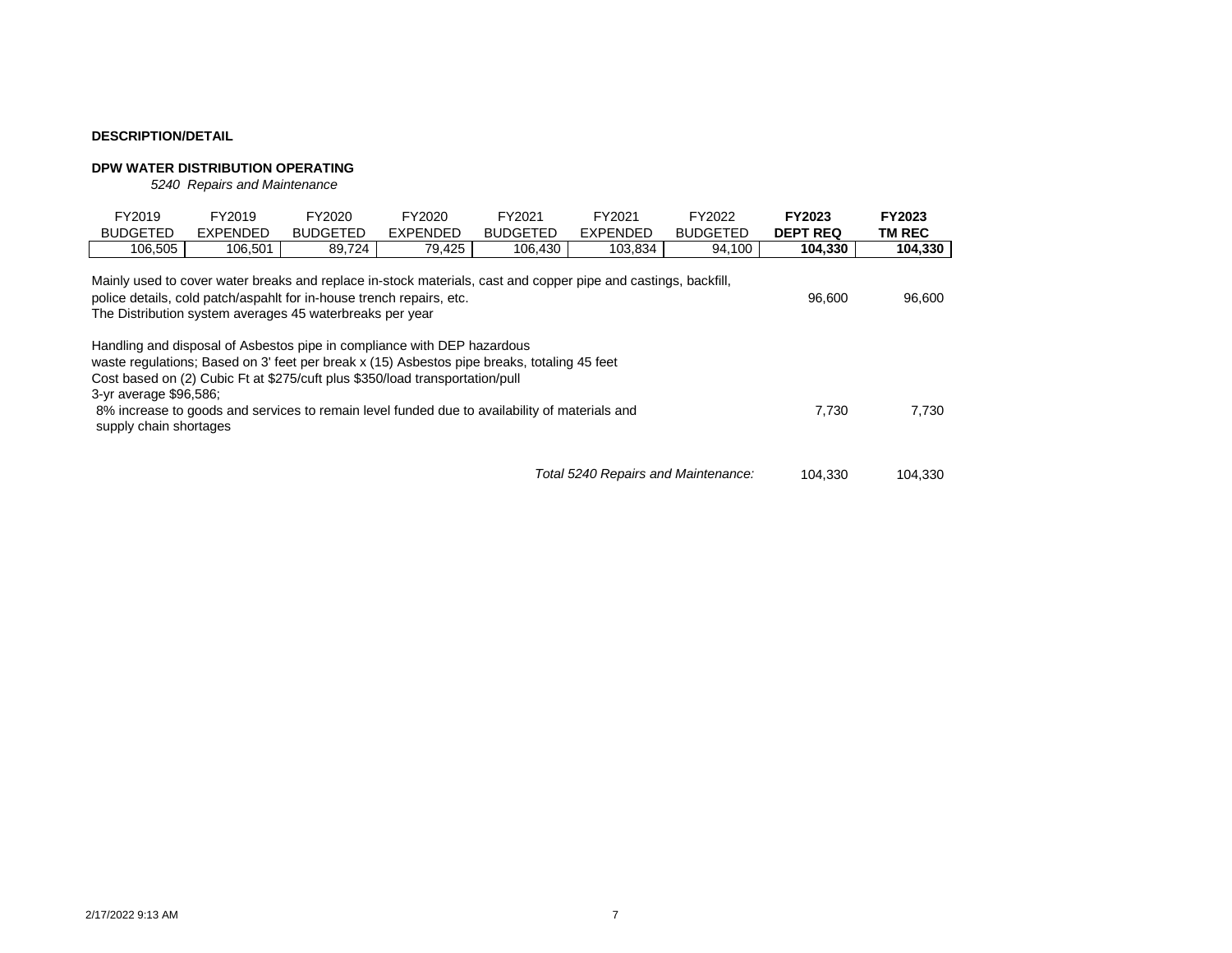# **DPW WATER DISTRIBUTION OPERATING**

*5270 Leases and Contract Services*

| FY2019<br><b>BUDGETED</b>   | FY2019<br><b>EXPENDED</b>                                                                                                                                                                                                                                                                                                                                                                                                               | FY2020<br><b>BUDGETED</b> | FY2020<br><b>EXPENDED</b> | FY2021<br><b>BUDGETED</b> | FY2021<br><b>EXPENDED</b> | FY2022<br><b>BUDGETED</b> | <b>FY2023</b><br><b>DEPT REQ</b>                                     | <b>FY2023</b><br>TM REC                                              |
|-----------------------------|-----------------------------------------------------------------------------------------------------------------------------------------------------------------------------------------------------------------------------------------------------------------------------------------------------------------------------------------------------------------------------------------------------------------------------------------|---------------------------|---------------------------|---------------------------|---------------------------|---------------------------|----------------------------------------------------------------------|----------------------------------------------------------------------|
| 134,345                     | 133,900                                                                                                                                                                                                                                                                                                                                                                                                                                 | 133,786                   | 73,054                    | 88,318                    | 58,293                    | 68,270                    | 68,605                                                               | 68,605                                                               |
| Badger Meter Software (60%) | Permanent Repair of waterbreak trenches<br>5% increase to goods and services to remain level funded for contracted trench repair<br>Annual Leak Detection of entire system<br>Bi-annual Leak detection (mandated testing by DEP) 1/2 Town<br>Beacon Meter Software monthly fees and service Support (60%)<br>AutoCad Licensing and Support<br>Tyler/Munis UB Module Licensing and Support<br>H <sub>2</sub> O MAP Licensing and Support |                           |                           |                           |                           |                           | 36,250<br>1.800<br>20,000<br>960<br>2.335<br>1.860<br>3.200<br>2,200 | 36,250<br>1.800<br>20,000<br>960<br>2,335<br>1,860<br>3.200<br>2,200 |

*Total 5270 Leases and Contracts:* 68,605 68,605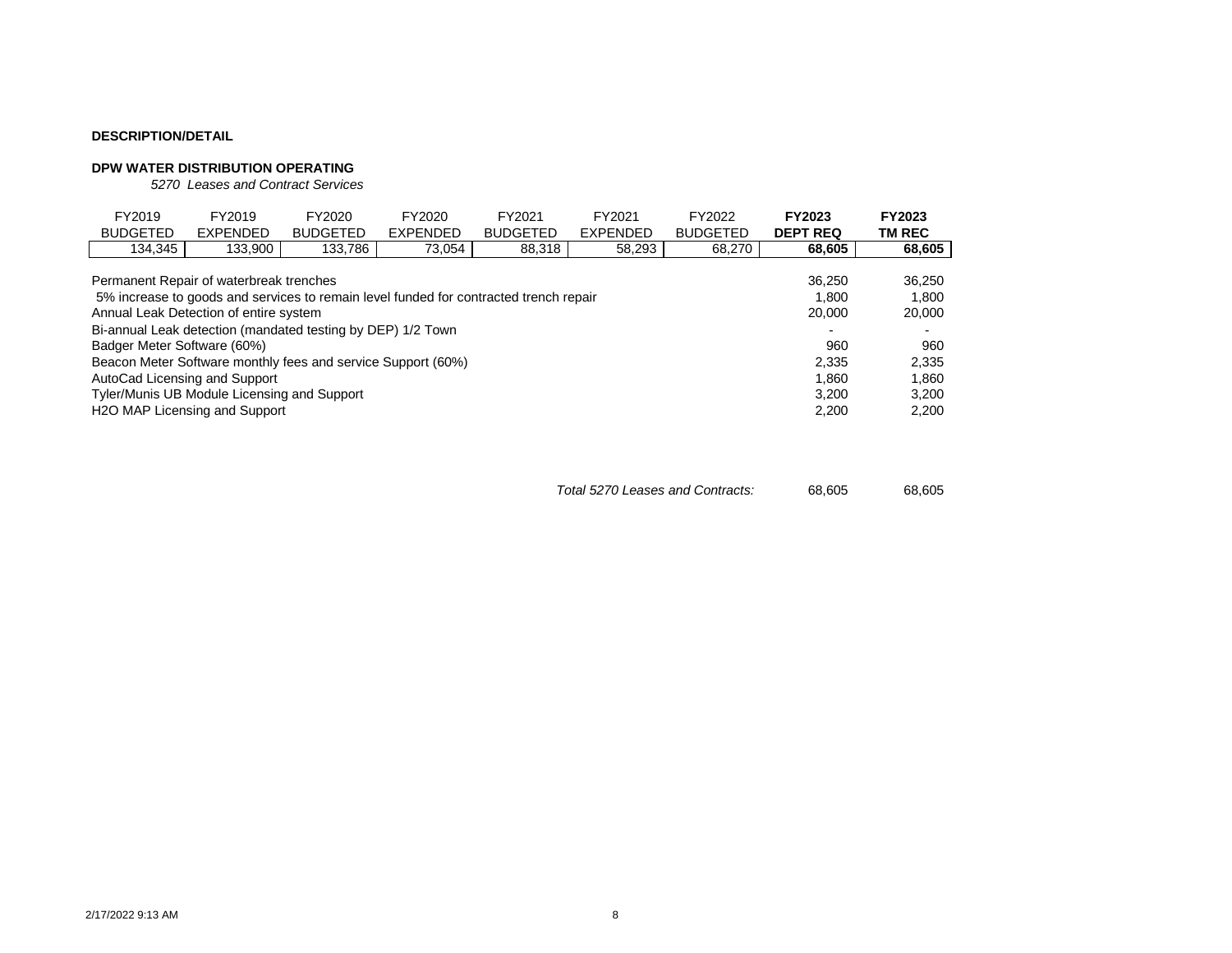# **DPW WATER DISTRIBUTION OPERATING**

*5310 Professional Services*

| FY2019<br><b>BUDGETED</b>                                                                                                                | FY2019<br>EXPENDED | FY2020<br><b>BUDGETED</b> | FY2020<br><b>EXPENDED</b> | FY2021<br><b>BUDGETED</b> | FY2021<br><b>EXPENDED</b> | FY2022<br><b>BUDGETED</b> | FY2023<br><b>DEPT REQ</b> | <b>FY2023</b><br>TM REC |
|------------------------------------------------------------------------------------------------------------------------------------------|--------------------|---------------------------|---------------------------|---------------------------|---------------------------|---------------------------|---------------------------|-------------------------|
| 17,606                                                                                                                                   | 17.528             | 21.000                    | 12.686                    | 20.364                    | 17.163                    | 21.000                    | 21,000                    | 21,000                  |
| Annual maintenance/update of Town's water model/GIS mapping<br>3.000                                                                     |                    |                           |                           |                           |                           |                           |                           |                         |
| Billtrust printing, stuffing and postage water bills (3x)/year at \$9,850/billing;<br>(Split between water and sewer 60/40 respectively) |                    |                           |                           |                           |                           |                           |                           | 18.000                  |
| Total 5310 Professional Services:                                                                                                        |                    |                           |                           |                           |                           |                           | 21,000                    | 21,000                  |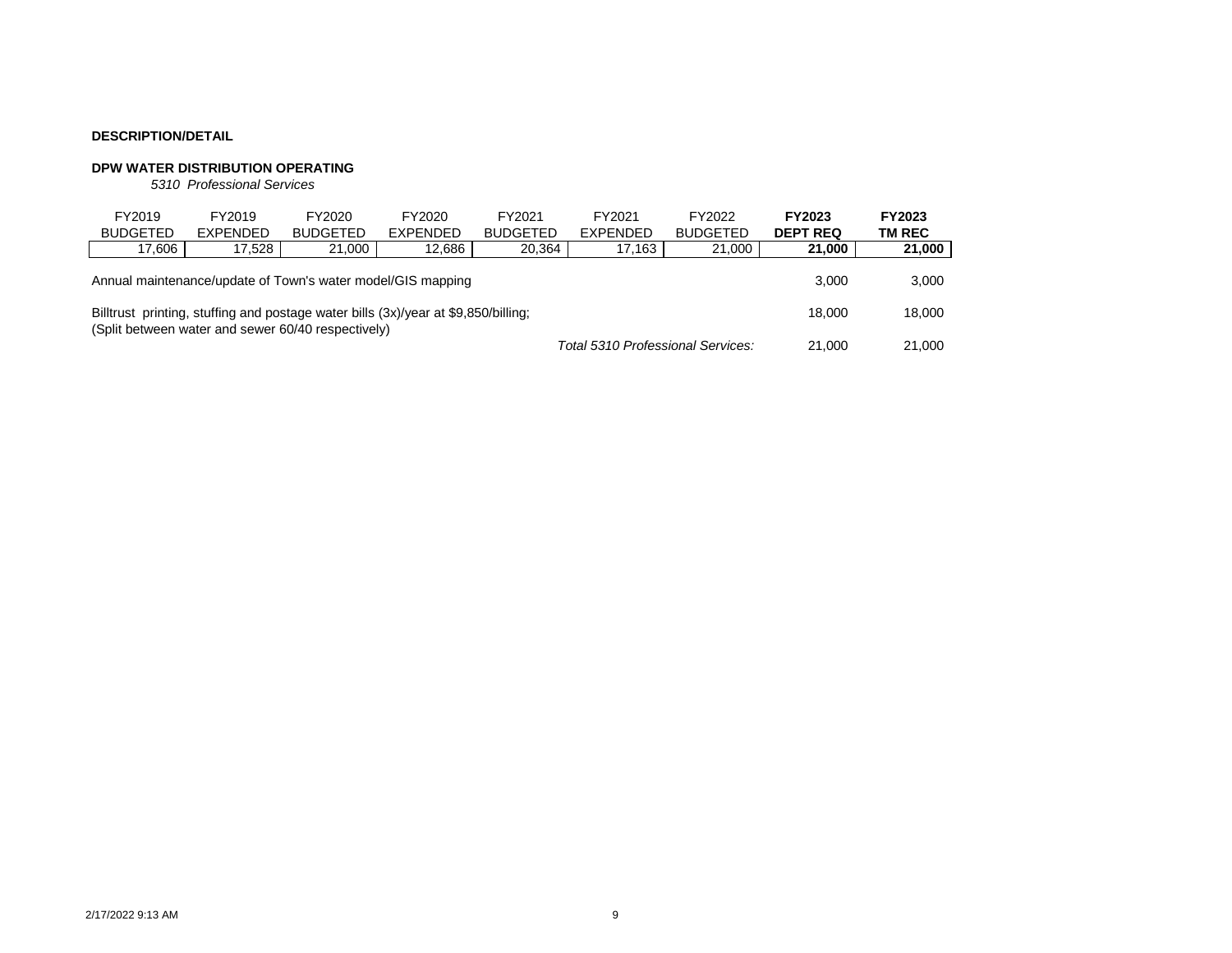## **DPW WATER DISTRIBUTION EXPENSES**

5340 Communications

| FY2019                                                                                   | FY2019   | FY2020          | FY2020          | FY2021          | FY2021          | FY2022          | FY2023          | FY2023        |
|------------------------------------------------------------------------------------------|----------|-----------------|-----------------|-----------------|-----------------|-----------------|-----------------|---------------|
| <b>BUDGETED</b>                                                                          | EXPENDED | <b>BUDGETED</b> | <b>EXPENDED</b> | <b>BUDGETED</b> | <b>FXPENDED</b> | <b>BUDGETED</b> | <b>DEPT REQ</b> | <b>TM REC</b> |
| 3.616                                                                                    | 3.616    | 6.521           | .681            | 3.696           | 3.696           | 3,060           | 3,060           | 3,060         |
| (2) wireless communication data service for Assistant Superintendent and Working Foreman |          |                 |                 |                 |                 |                 |                 | 960           |
| Cell Phone service for Assistant Superintendent, Working Forman and Crewleader           |          |                 |                 |                 |                 |                 |                 | 2,100         |
| Total 5340 Communications:                                                               |          |                 |                 |                 |                 |                 |                 | 3.060         |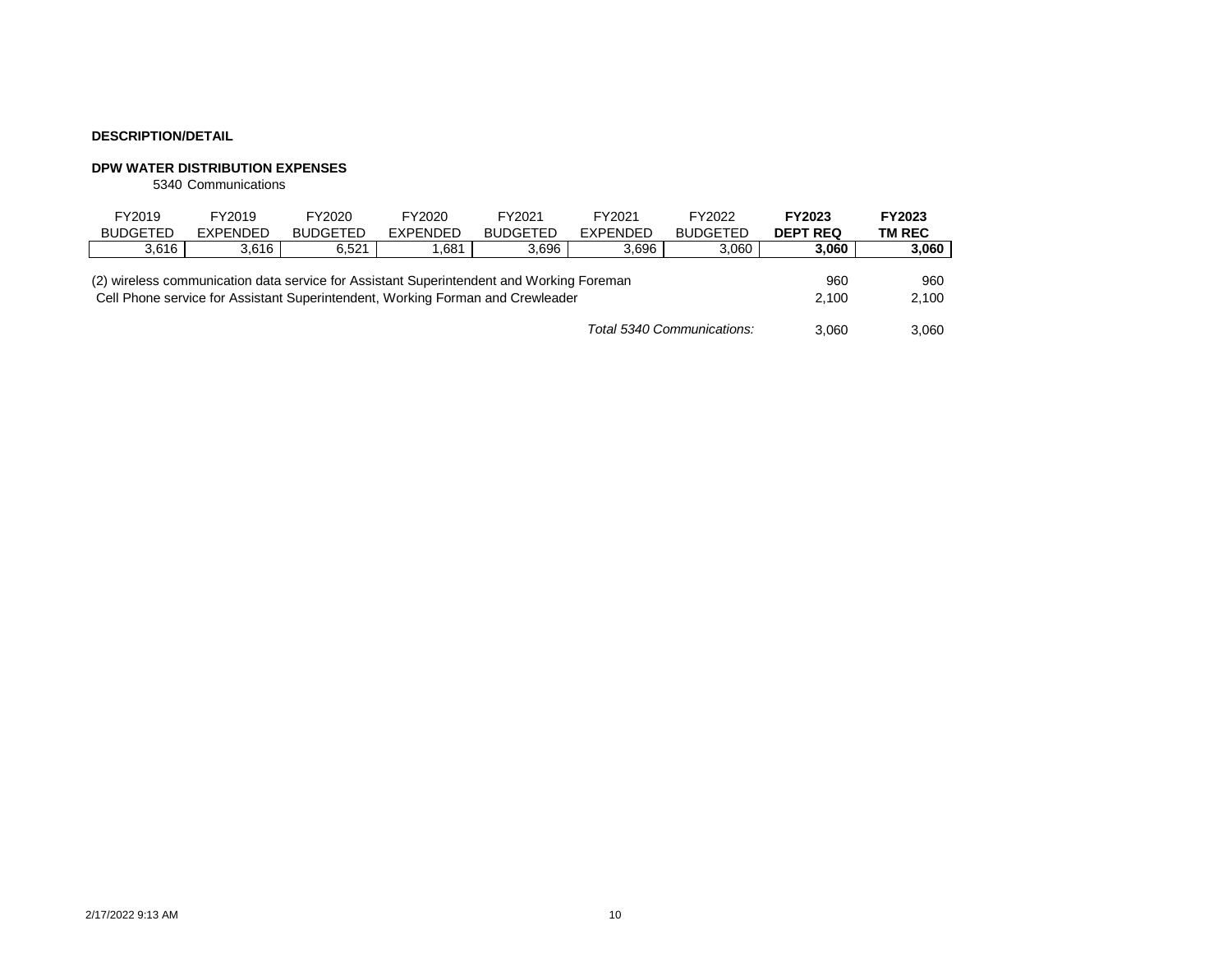# **DPW WATER DISTRIBUTION OPERATING**

*5420 Office Supplies*

| FY2019<br><b>BUDGETED</b>                                              | FY2019<br><b>EXPENDED</b> | FY2020<br><b>BUDGETED</b> | FY2020<br><b>EXPENDED</b> | FY2021<br><b>BUDGETED</b> | FY2021<br><b>EXPENDED</b> | FY2022<br><b>BUDGETED</b> | <b>FY2023</b><br><b>DEPT REQ</b> | <b>FY2023</b><br><b>TM REC</b> |
|------------------------------------------------------------------------|---------------------------|---------------------------|---------------------------|---------------------------|---------------------------|---------------------------|----------------------------------|--------------------------------|
| 750                                                                    | 750                       | .500                      | 726                       | 750                       | 750                       | 750                       | 750                              | 750                            |
| Advertising, postage, various office needs, paper, document management |                           |                           |                           |                           |                           |                           |                                  | 750                            |
|                                                                        | 750                       | 750                       |                           |                           |                           |                           |                                  |                                |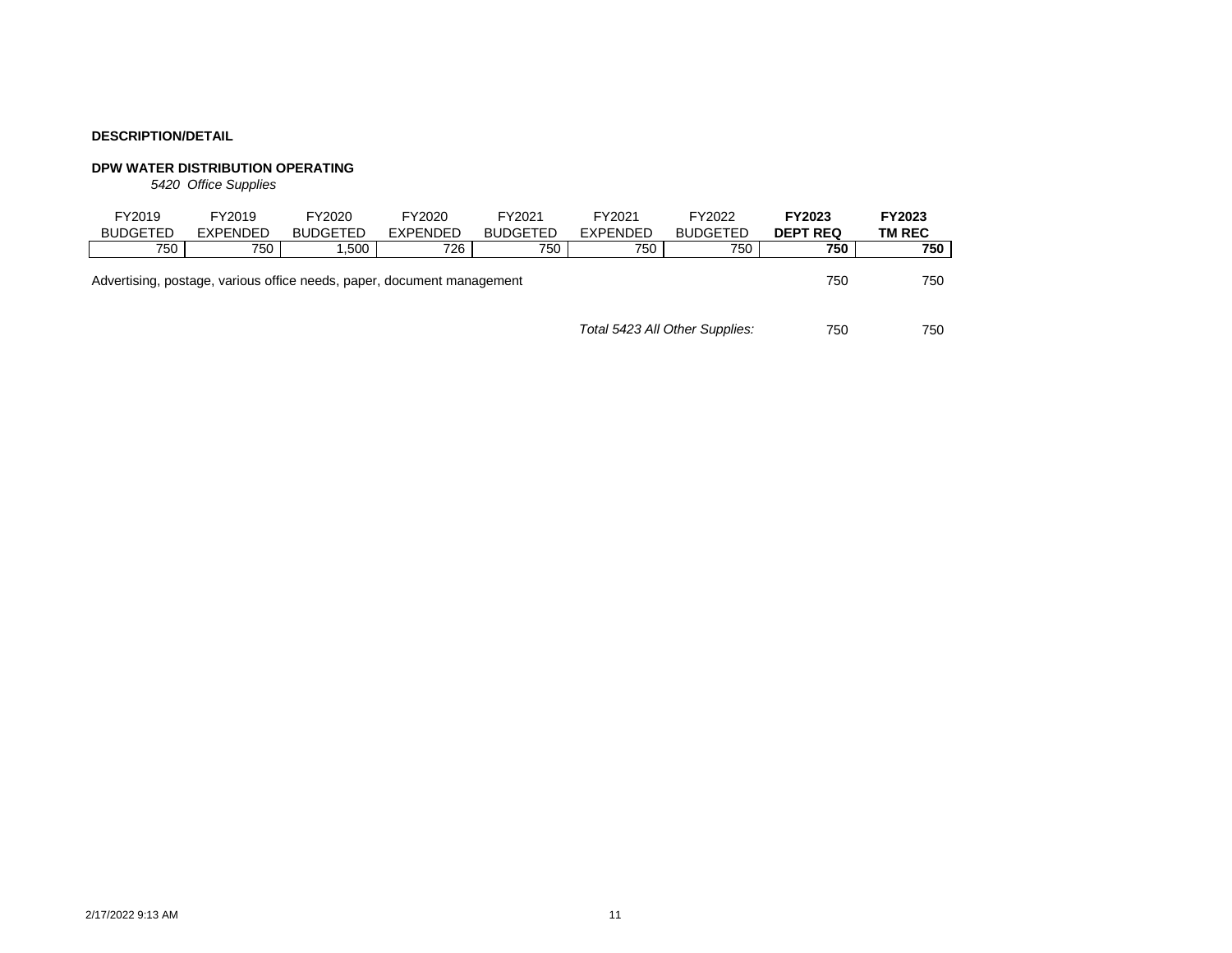# **DPW WATER DISTRIBUTION OPERATING**

*5423 All Other Supplies and Expenses*

| FY2019<br><b>BUDGETED</b>                                                                                                                                                                                                                                                                                                                                                                                     | FY2019<br><b>EXPENDED</b> | FY2020<br><b>BUDGETED</b> | FY2020<br><b>EXPENDED</b> | FY2021<br><b>BUDGETED</b> | FY2021<br><b>EXPENDED</b>                   | FY2022<br><b>BUDGETED</b> | FY2023<br><b>DEPT REQ</b> | FY2023<br><b>TM REC</b> |  |  |
|---------------------------------------------------------------------------------------------------------------------------------------------------------------------------------------------------------------------------------------------------------------------------------------------------------------------------------------------------------------------------------------------------------------|---------------------------|---------------------------|---------------------------|---------------------------|---------------------------------------------|---------------------------|---------------------------|-------------------------|--|--|
| 48,245                                                                                                                                                                                                                                                                                                                                                                                                        | 47,731                    | 48,427                    | 44.429                    | 62,224                    | 17,983                                      | 42,766                    | 44,040                    | 44,040                  |  |  |
| Contracted repairs for pump station/actuating valve, hydrant purchase/repair kits, valves and castings;<br>42.436<br>Cost for replacing all brass supplies; backfill and Police Details not associated w/breaks<br>Also includes personal safety equip for staff, work zone safety devices, paint, contracted services<br>and service freeze-ups<br>3% increase to goods and services to remain level service |                           |                           |                           |                           |                                             |                           |                           |                         |  |  |
|                                                                                                                                                                                                                                                                                                                                                                                                               |                           |                           |                           |                           |                                             |                           | 1.274                     | 1,274                   |  |  |
| <b>DOT Physicals</b>                                                                                                                                                                                                                                                                                                                                                                                          |                           |                           |                           |                           |                                             |                           | 330                       | 330                     |  |  |
|                                                                                                                                                                                                                                                                                                                                                                                                               |                           |                           |                           |                           | Total 5423 All Other Supplies and Expenses: |                           | 44.040                    | 44.040                  |  |  |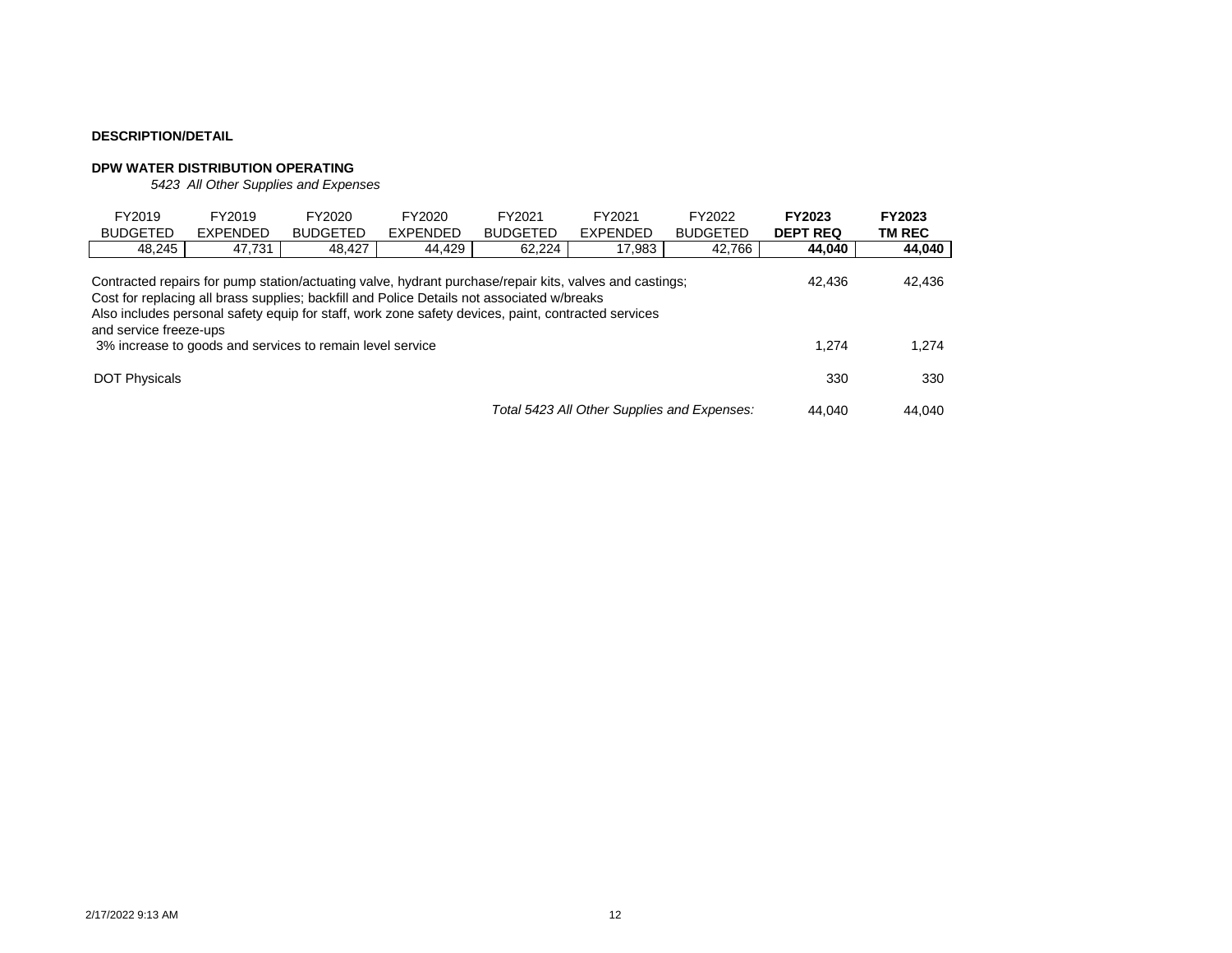# **DPW WATER DISTRIBUTION OPERATING**

*5431 Other Equipment*

| FY2019<br><b>BUDGETED</b>                                                                                                                                       | FY2019<br><b>EXPENDED</b> | FY2020<br><b>BUDGETED</b> | FY2020<br>EXPENDED | FY2021<br><b>BUDGETED</b> | FY2021<br><b>EXPENDED</b> | FY2022<br><b>BUDGETED</b> | FY2023<br><b>DEPT REQ</b> | FY2023<br><b>TM REC</b> |
|-----------------------------------------------------------------------------------------------------------------------------------------------------------------|---------------------------|---------------------------|--------------------|---------------------------|---------------------------|---------------------------|---------------------------|-------------------------|
| 13.000                                                                                                                                                          | 6,500                     | 12.315                    | 6.157              | $12,600$ 1                | 6,358                     | 10,600                    | 10,600                    | 10,600                  |
| Purchase and repair of smaller specialty equipment used in maintaining water system;<br>Maintenance of Vaccum/Rodding Truck<br>Inspection of small truck cranes |                           |                           |                    |                           |                           |                           | 5.000<br>5.000<br>600     | 5.000<br>5.000<br>600   |

*Total Other Equipment:* 10,600 10,600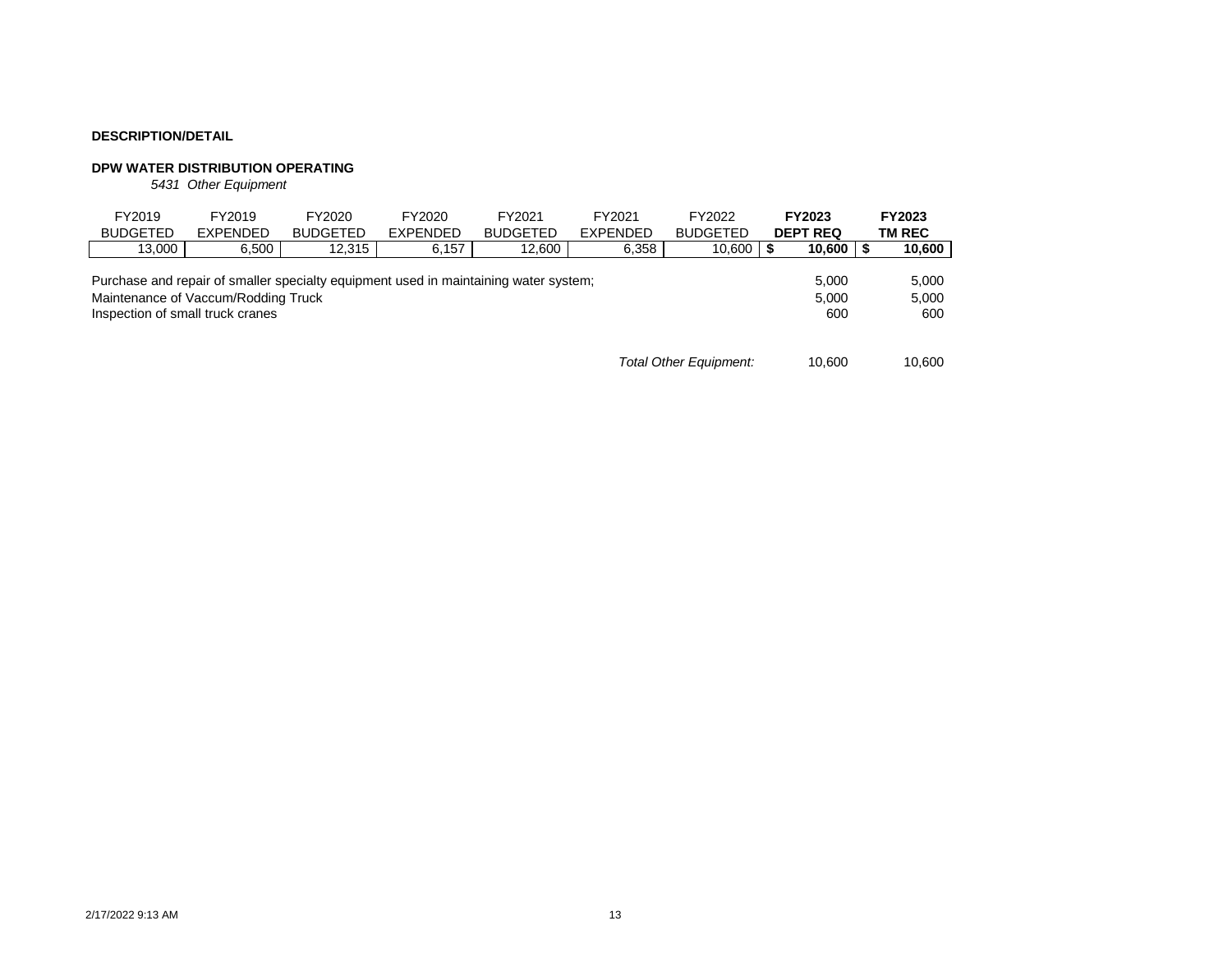# **DPW WATER DISTRIBUTION OPERATING**

*5540 Meter Replacement*

| FY2019<br><b>BUDGETED</b>                                                                                                                                                                                                                                   | FY2019<br><b>EXPENDED</b> | FY2020<br><b>BUDGETED</b> | FY2020<br><b>EXPENDED</b> | FY2021<br><b>BUDGETED</b> | FY2021<br><b>EXPENDED</b> | FY2022<br><b>BUDGETED</b> | <b>FY2023</b><br><b>DEPT REQ</b> | FY2023<br><b>TM REC</b> |  |
|-------------------------------------------------------------------------------------------------------------------------------------------------------------------------------------------------------------------------------------------------------------|---------------------------|---------------------------|---------------------------|---------------------------|---------------------------|---------------------------|----------------------------------|-------------------------|--|
| 62,404                                                                                                                                                                                                                                                      | 62,404                    | 77,306                    | 20,000                    | 67,866                    | 67.119                    | 66,700                    | 68,000                           | 68,000                  |  |
| General repairs to existing meters ie. frozen, corroded heads, meterhorns malfunction MTU's                                                                                                                                                                 |                           |                           |                           |                           |                           |                           |                                  | 10.000<br>52,000        |  |
| Purchase of new meters for new construction, secondary water meters and replacements<br>52,000<br>based on 100 of meters at \$520.00 per meter (includes 10 year service fee)<br>Commercial meters (approx 8 meters @ 750/meter w/10 year service)<br>6.000 |                           |                           |                           |                           |                           |                           |                                  |                         |  |

*Total 5540 Meter Replacement:* 68,000 68,000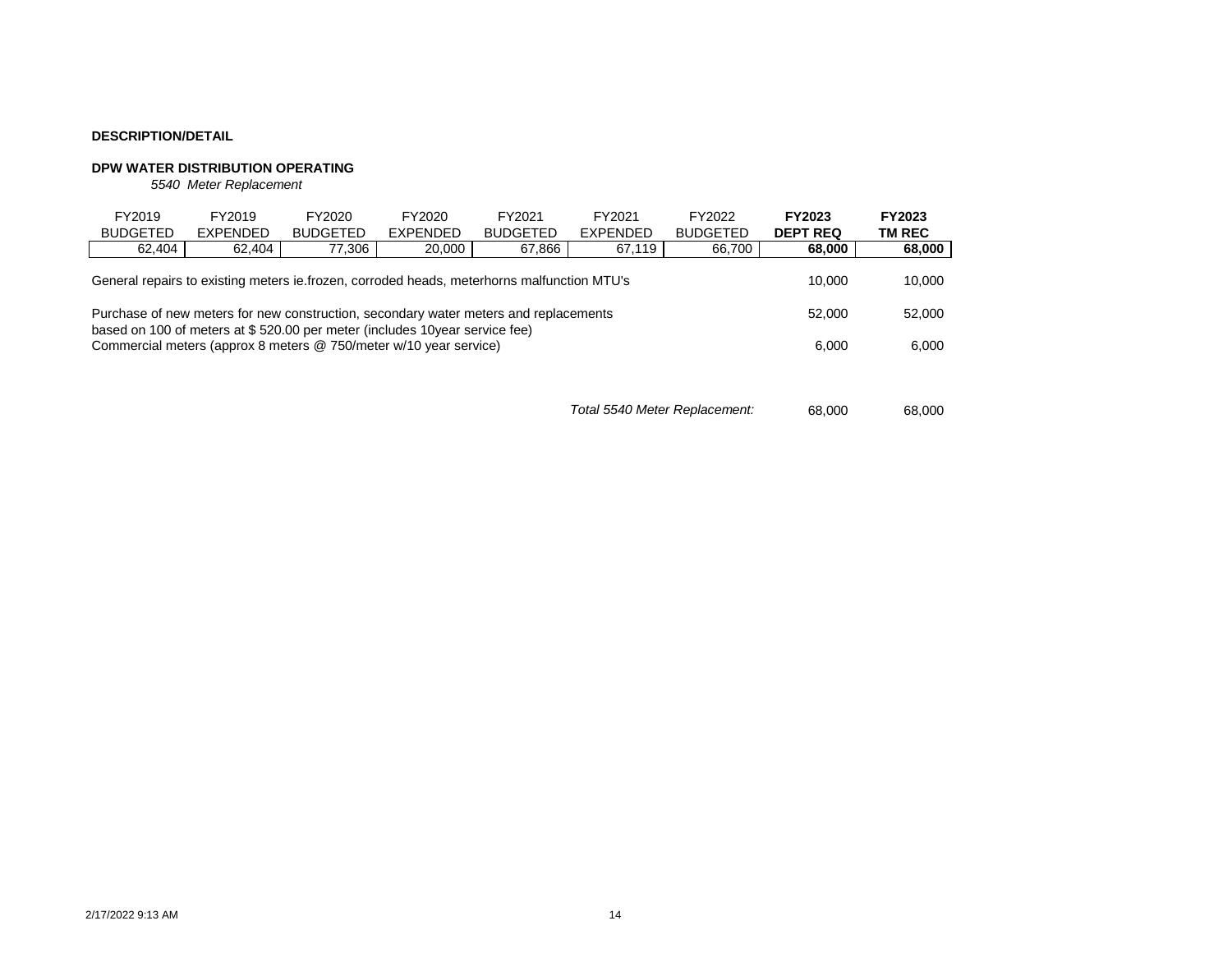# **DPW WATER DISTRIBUTION OPERATING**

*Emergency Reserve Fund*

| FY2019<br><b>BUDGETED</b> | FY2019<br><b>EXPENDED</b> | FY2020<br><b>BUDGETED</b>                                                                                                                                                                                        | FY2020<br><b>EXPENDED</b> | FY2021<br><b>BUDGETED</b> | FY2021<br><b>EXPENDED</b> | FY2022<br><b>BUDGETED</b> | <b>FY2023</b><br><b>DEPT REQ</b> | <b>FY2023</b><br><b>TM REC</b> |
|---------------------------|---------------------------|------------------------------------------------------------------------------------------------------------------------------------------------------------------------------------------------------------------|---------------------------|---------------------------|---------------------------|---------------------------|----------------------------------|--------------------------------|
| $\overline{\phantom{a}}$  | $\blacksquare$            | 25,000                                                                                                                                                                                                           | $\overline{\phantom{0}}$  | $\overline{\phantom{0}}$  | $\blacksquare$            | 25,000                    | 25.000                           | 25,000                         |
|                           |                           | Due to the nature of equipment and construction costs this line is used to address emergency situations<br>or overdrafts to Water budget lines; balance not approved thru FinComm returns to the Water free-cash |                           |                           |                           |                           | 25,000                           | 25,000                         |
|                           | 25,000                    | 25,000                                                                                                                                                                                                           |                           |                           |                           |                           |                                  |                                |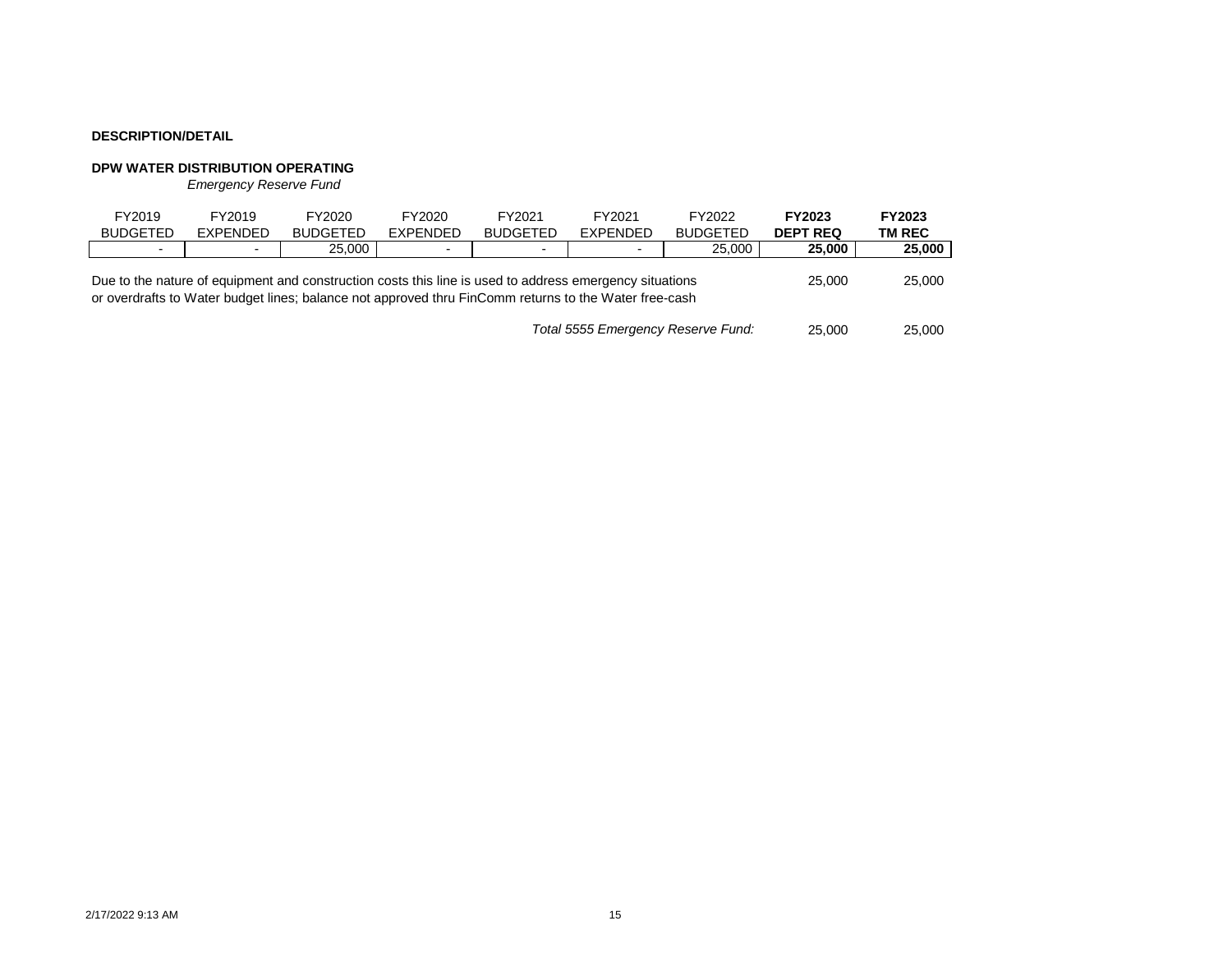# **DPW WATER DISTRIBUTION OPERATING**

*5703 Dues and Memberships*

| FY2019          | FY2019          | FY2020                                                            | FY2020   | FY2021          | FY2021          | FY2022          | FY2023          | FY2023 |
|-----------------|-----------------|-------------------------------------------------------------------|----------|-----------------|-----------------|-----------------|-----------------|--------|
| <b>BUDGETED</b> | <b>EXPENDED</b> | <b>BUDGETED</b>                                                   | EXPENDED | <b>BUDGETED</b> | <b>EXPENDED</b> | <b>BUDGETED</b> | <b>DEPT REQ</b> | TM REC |
| $\sim$          |                 | 895                                                               | 500      | 895             | 500             | 895             | 500             | 500    |
|                 |                 |                                                                   |          |                 |                 |                 |                 |        |
|                 |                 | Professional Water organizations and publications, NEWWA and MWWA |          |                 |                 |                 | 500             | 500    |
|                 |                 |                                                                   |          |                 |                 |                 |                 |        |
|                 | 500             | 500                                                               |          |                 |                 |                 |                 |        |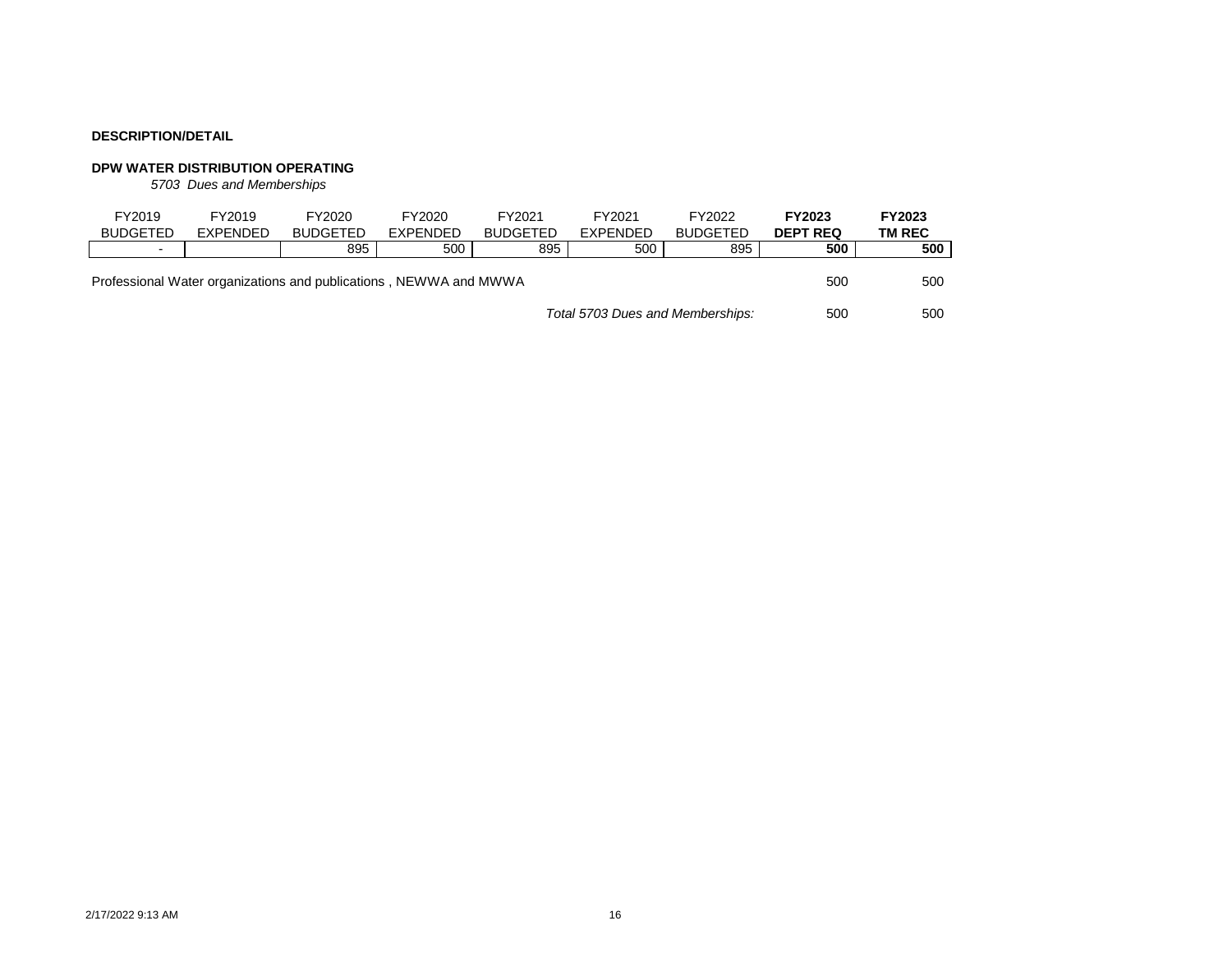#### **DPW WATER DISTRIBUTION OPERATING**

*5716 Water Reimbursement*

| FY2019          | FY2019          | <sup>-</sup> Y2020 | FY2020   | <sup>-</sup> Y2021 | FY2021   | FY2022          | <b>FY2023</b>   | <b>FY2023</b> |
|-----------------|-----------------|--------------------|----------|--------------------|----------|-----------------|-----------------|---------------|
| <b>BUDGETED</b> | <b>EXPENDED</b> | <b>BUDGETED</b>    | EXPENDED | <b>BUDGETED</b>    | EXPENDED | <b>BUDGETED</b> | <b>DEPT REQ</b> | <b>TM REC</b> |
|                 |                 |                    |          |                    |          |                 |                 |               |

*Total 5716 Water Reimbursement* - -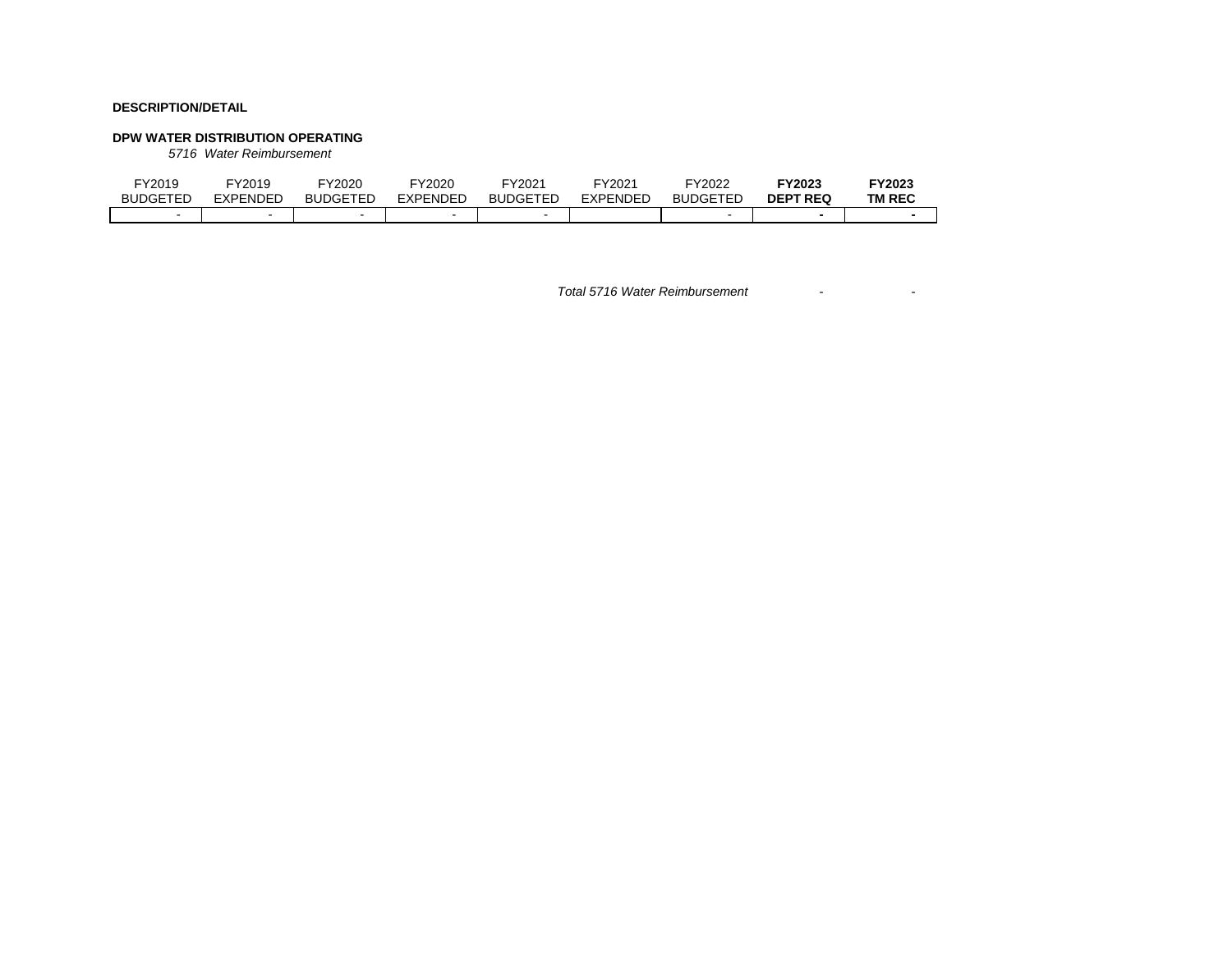# **DPW WATER DISTRIBUTION OPERATING**

*5790 Staff Development/Training*

| FY2019<br><b>BUDGETED</b>                                                                                                                                                                                        | FY2019<br><b>EXPENDED</b> | FY2020<br><b>BUDGETED</b> | FY2020<br><b>EXPENDED</b> | FY2021<br><b>BUDGETED</b> | FY2021<br><b>EXPENDED</b> | FY2022<br><b>BUDGETED</b> | <b>FY2023</b><br><b>DEPT REQ</b> | FY2023<br>TM REC    |
|------------------------------------------------------------------------------------------------------------------------------------------------------------------------------------------------------------------|---------------------------|---------------------------|---------------------------|---------------------------|---------------------------|---------------------------|----------------------------------|---------------------|
| 2,003                                                                                                                                                                                                            | 2,003                     | 6,840                     | 6,840                     | 2,707                     | 2,050                     | 6,520                     | 6,520                            | 6,520               |
| Asbestos Abatement training (2) of the 6 staff x \$275<br>CEU's for (4) staff to renew Water Distribution License<br>Continued OSHA training in compulsary areas/subject matter<br>Hoisting/CDL License Renewals |                           |                           |                           |                           |                           |                           | 550<br>4.500<br>320              | 550<br>4,500<br>320 |
| NEWWA Conference/Training                                                                                                                                                                                        |                           |                           |                           |                           |                           |                           | 1.150                            | 1.150               |
| Total 5790 Staff Development:                                                                                                                                                                                    |                           |                           |                           |                           |                           |                           |                                  | 6.520               |